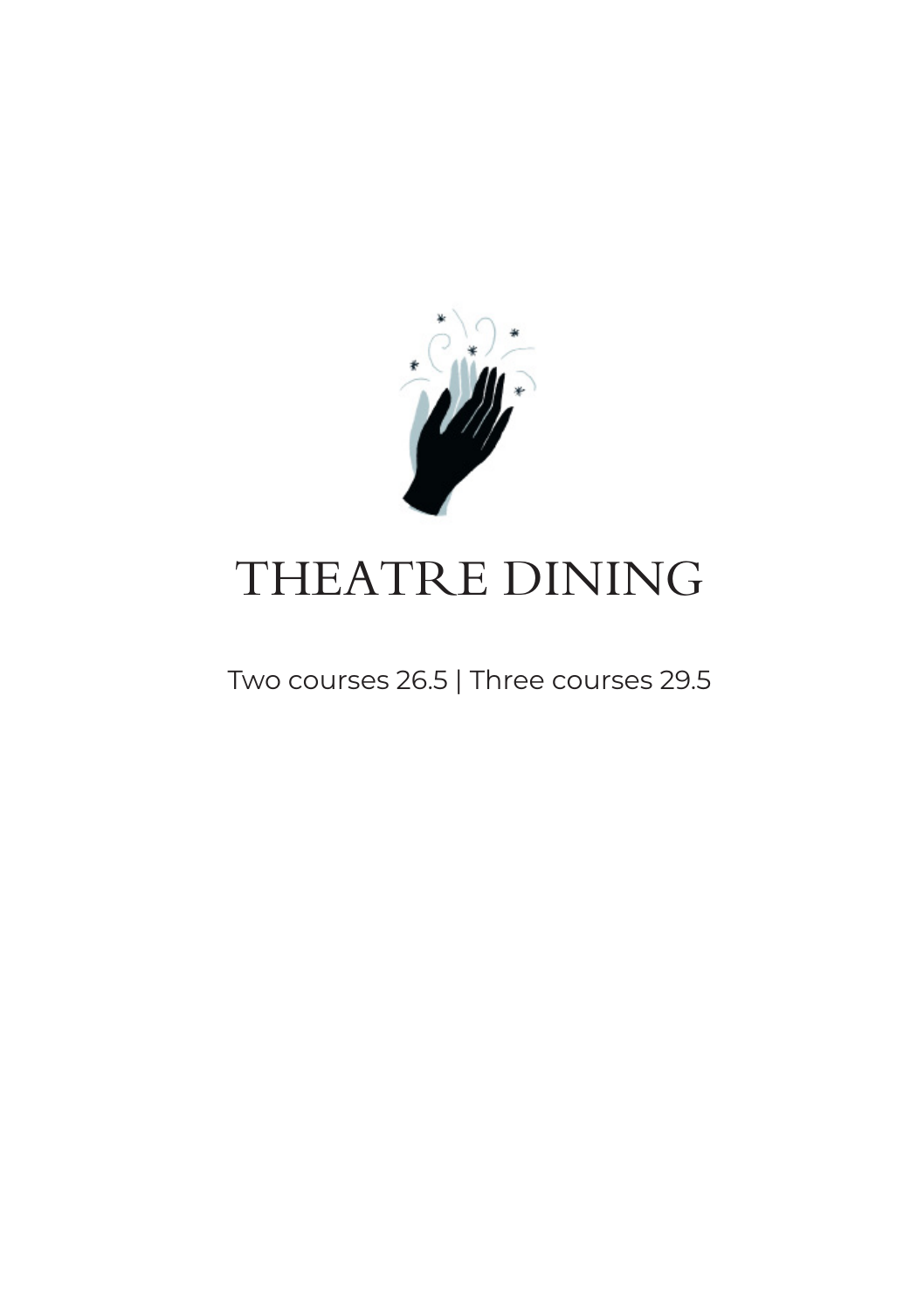## **STARTER**

CHILLED WATERMELON SOUP ve gf cucumber, tomberries and basil

#### SUMMER SALAD v gf

baby gem, avocado, Heritage tomatoes, courgette ribbons, black olives, pickled green strawberries, sundried tomato oil

### SMOKED HADDOCK RILLETTE

melba toast

## MAIN COURSE

#### PAN-FRIED AUBERGINE STACK ve gf

miso glaze, tapioca crisp and a spiced tomato sauce

#### CATCH OF THE DAY of

aubergine, tomato, garden herbs, garlic, vinegar, chili pepper and olive oil

### ROASTED CORN-FED KENTISH CHICKEN gf

grilled courgette, roasted tomato, olive and lemon preserve sauce